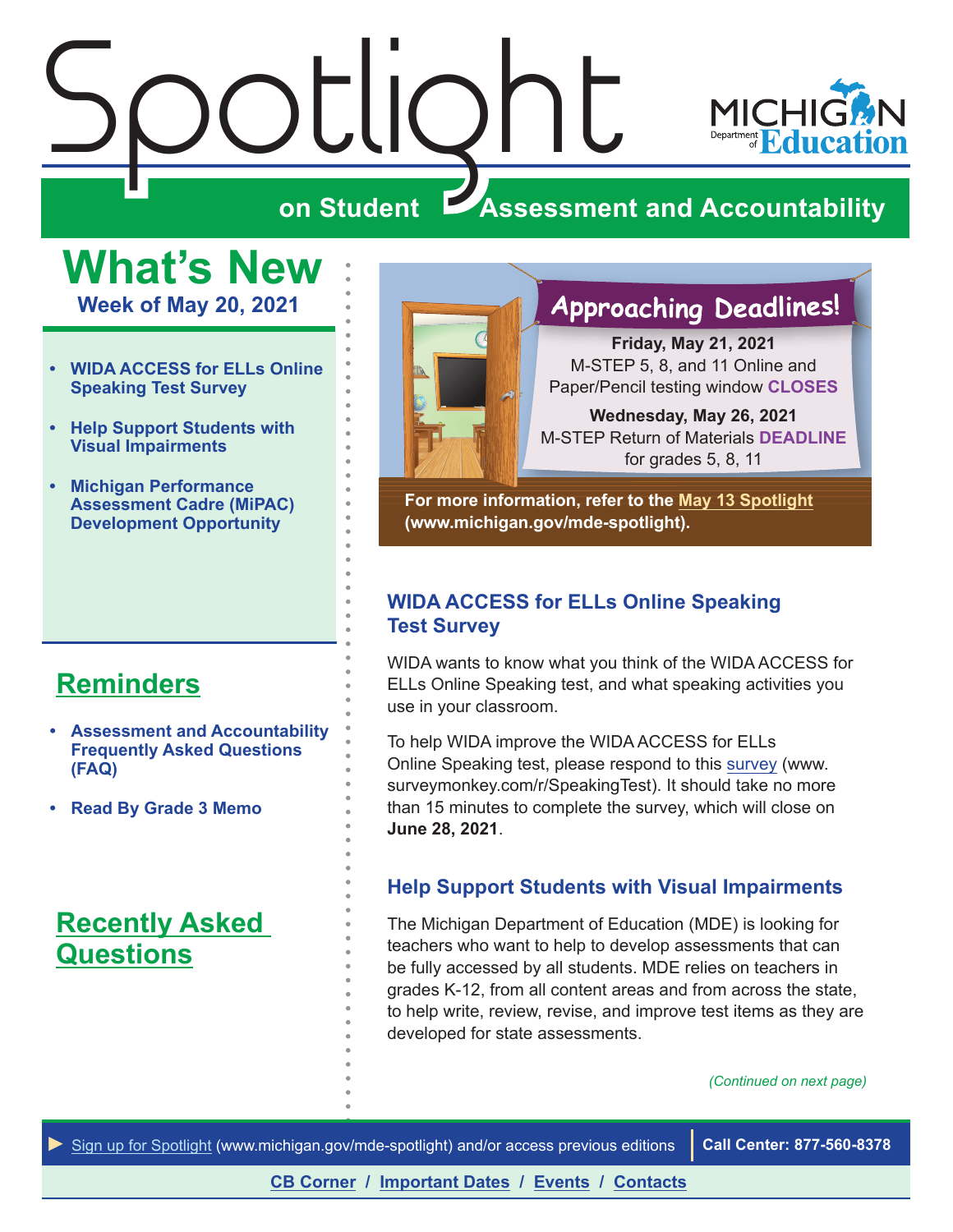### <span id="page-1-0"></span>Spotlight **on Student Assessment and Accountability** May 20, 2021

Currently, MDE is especially in need of educators with an endorsement in Visual Impairment or who work closely with students who have visual impairments for the M-STEP Bias and Sensitivity Review Committees (BSC), especially for social studies. As part of a BSC team of educators, you will provide essential feedback and recommendations on items currently being developed for M-STEP assessments.

This is a great opportunity for educators to not only support students who have visual impairments, but also learn more about the state's assessment system; become more familiar with the revised social studies standards; collaborate with other educators; and earn extra money or SCECHs for your expertise, time, and contribution.

MDE relies on your knowledge and experience working with students, and no particular expertise in the area of state assessments is required. If you are interested, please complete this [online application](https://www.cvent.com/d/pgq6sr) (https://www.cvent.com/d/pgq6sr).

### **Michigan Performance Assessment Cadre (MiPAC) Development Opportunity**

Are you interested in learning about developing and implementing performance assessments in your district/school? Join the Office of Educational Assessment and Accountability as we work with the

Michigan Assessment Consortium to develop performance assessments that are aligned to Michigan's academic standards and model essential skills in mathematics and English language arts (ELA) in grades 3-8.



Information about preferred candidate qualifications and participant expectations is available in the [May](https://www.michigan.gov/documents/mde/Spotlight_5-13-21_725244_7.pdf)  [13, 2021 Spotlight](https://www.michigan.gov/documents/mde/Spotlight_5-13-21_725244_7.pdf) edition (www.michigan.gov/mdespotlight).

If you are interested in participating, submit your resume in an email to [mde-oeaa@michigan.gov](mailto:mde-oeaa%40michigan.gov?subject=MiPAC%20Application), using the subject line: "MiPAC Application".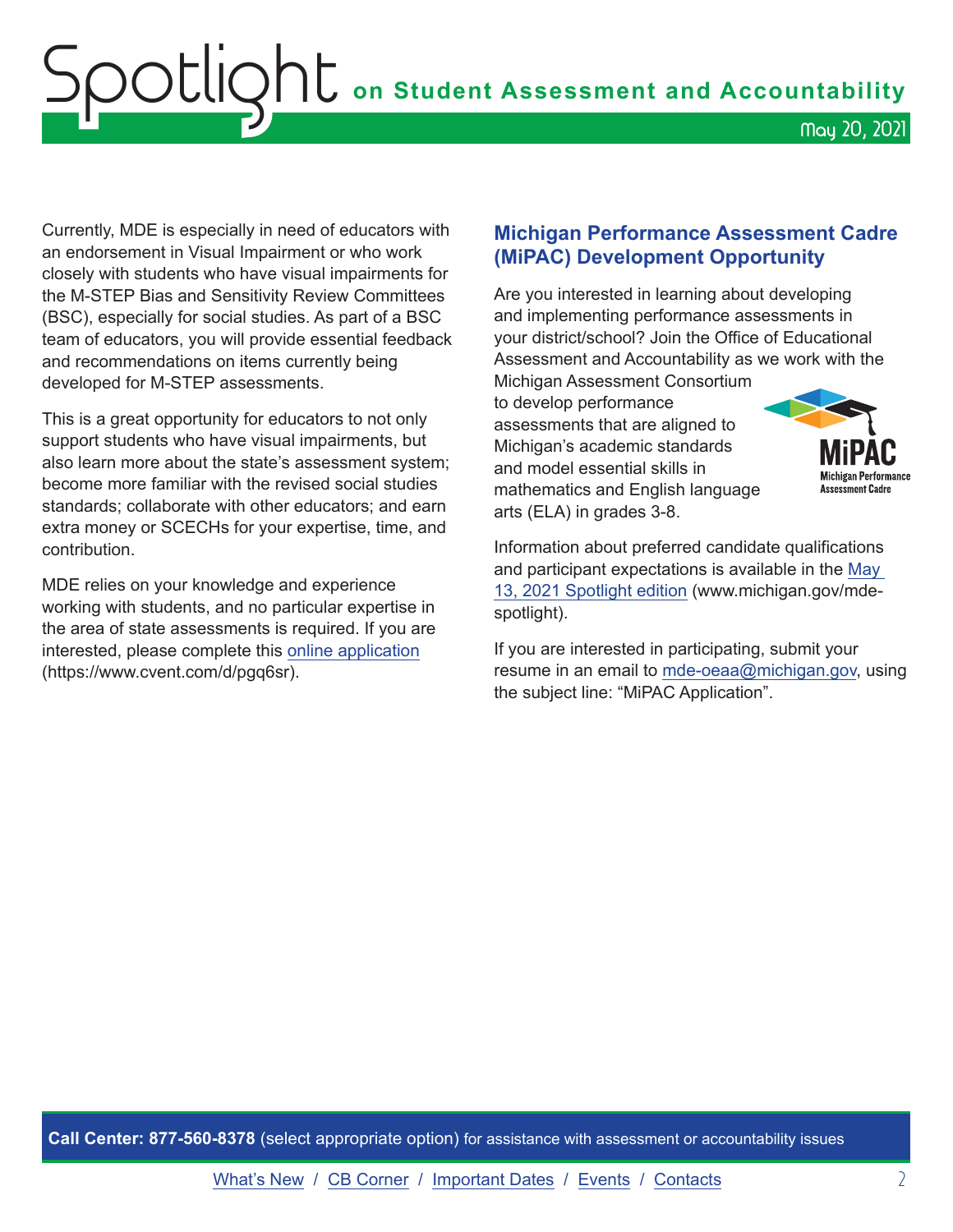<span id="page-2-1"></span>Spotlight **on Student Assessment and Accountability**

<span id="page-2-0"></span>

### **Assessment and Accountability Frequently Asked Questions (FAQ)**

In light of the recent announcements on the approval of Michigan Department of Education's accountability waiver and the denial of our assessment waiver, the Office of Assessment and Accountability has provided two FAQ documents to address some of the frequently asked questions that have recently come into our office.

- [FAQ Assessments](https://www.michigan.gov/documents/mde/Spring_2021_Summative_Assessments_FAQ_721789_7.pdf)
- [FAQ Accountability](https://www.michigan.gov/documents/mde/Michigan_School_Accountability_Planning_and_Response_to_COVID-19_701197_7.pdf)

### **Read By Grade 3 Memo**

Please see the [memo](https://www.michigan.gov/documents/mde/RBG3_Communicating_Parents_722309_7.pdf) on guidance surrounding Michigan's Read By Grade 3 (RBG3) legislation. At this time, the Michigan legislature has not amended the RBG3 requirements for this year.

May 20, 2021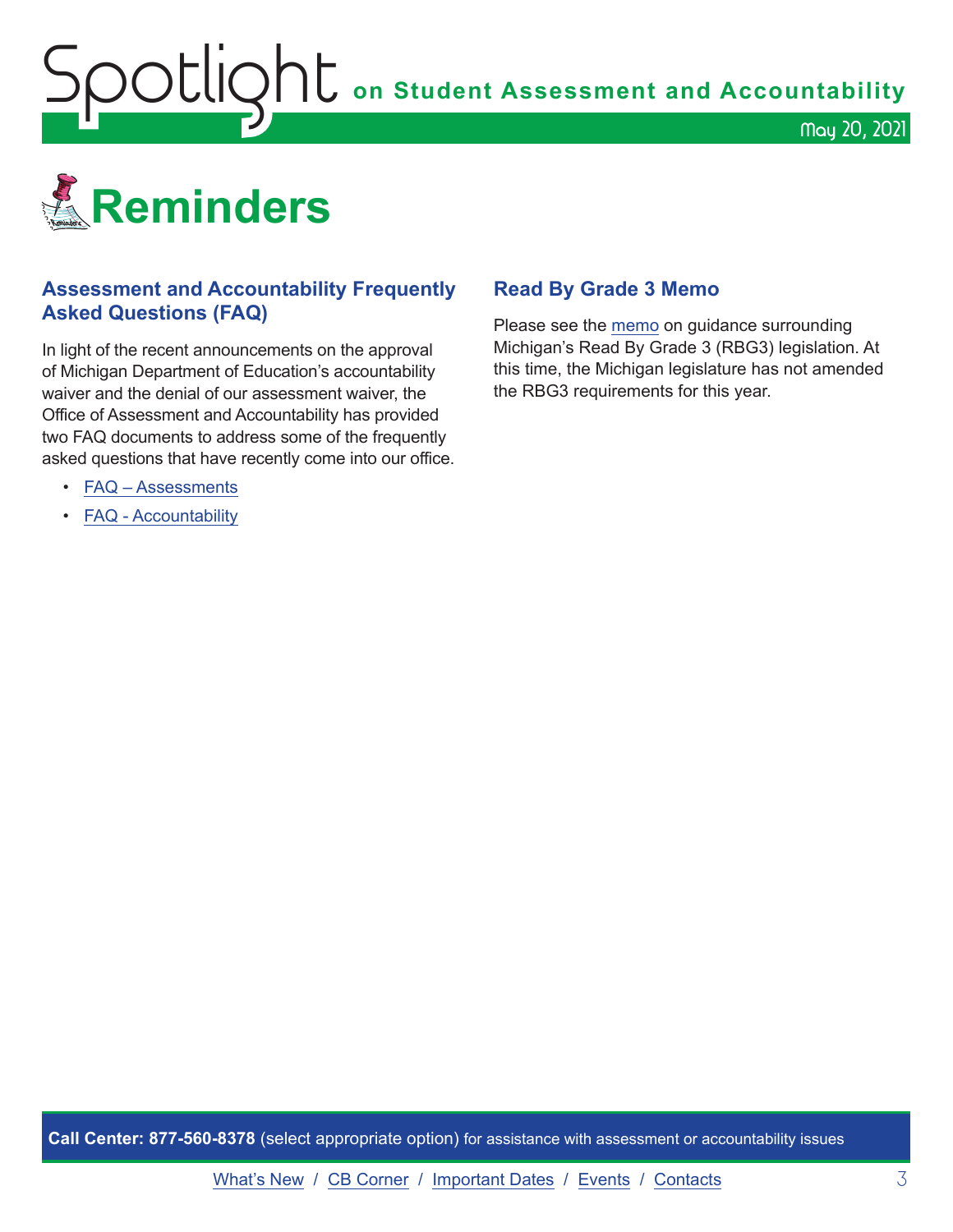OOCIQht on Student Assessment and Accountability

May 20, 2021

### <span id="page-3-0"></span>**CB** College Board Corner

*Information on SAT*®*, PSAT*™ *8/9, and PSAT*™*10 provided by the College Board*

### **Questions about Spring SAT, PSAT 8/9, or PSAT 10?**

- Call the Michigan Educator Hotline: 866-870-3127 (select Option 1)
- Email: [michiganadministratorsupport@](mailto:michiganadministratorsupport%40collegeboard.org?subject=) [collegeboard.org](mailto:michiganadministratorsupport%40collegeboard.org?subject=)

### **WHAT'S NEW**

### **Thank You!**

Thank you to all who served as test coordinators, SSD coordinators, proctors, hall monitors, or room monitors for the Spring 2021 administration. We understand this has been a stressful year for all educators, and we greatly appreciate your flexibility, hard work, and your dedication to your students!

### **Packing and Returning Materials**

Refer to information starting on page 48 of the [SAT](https://www.michigan.gov/documents/mde/MI_SAT_Coordinator_Manual_678521_7.pdf)  [School Day Coordinator Manual](https://www.michigan.gov/documents/mde/MI_SAT_Coordinator_Manual_678521_7.pdf) (www.michigan.gov/ mme) on how to pack answer sheets and test books for return. Materials returned incorrectly or to the wrong testing vendor will delay scoring.

### **SSD Coordinator Email – School Testing Calendar**

SSD coordinators may receive an email on Friday, May 21 from the SSD department about updating your school's testing calendar. Although the Michigan Department of Education is providing your students with the SAT on a school day, some students may also choose to register for a weekend administration of the SAT at their own expense. For weekend testing, most students will test in a weekend test center. These test centers are normally housed in high schools or colleges that applied to the College Board and were approved for weekend testing. Many accommodations, including extra breaks, use of a calculator, and others, can be provided in a weekend test center. However, students who have certain accommodations—such as double time, pre-recorded audio via MP3 streaming, braille, or large font greater than 20 point—will test in their school due to their special testing needs. This "school-based testing" means accommodated students may be looking to test in your school, even if you have not signed up to be a weekend test center.

The primary SSD coordinator of a school serves as the contact for the College Board and for students who require school-based testing. To support this process, each primary SSD coordinator is asked to

*(Continued on next page)*

**Call Center: 877-560-8378** (select appropriate option) for assistance with assessment or accountability issues

[What's New](#page-0-0) / [CB Corner](#page-3-0) / [Important Dates](#page-7-0) / [Events](#page-8-0) / [Contacts](#page-9-0) 4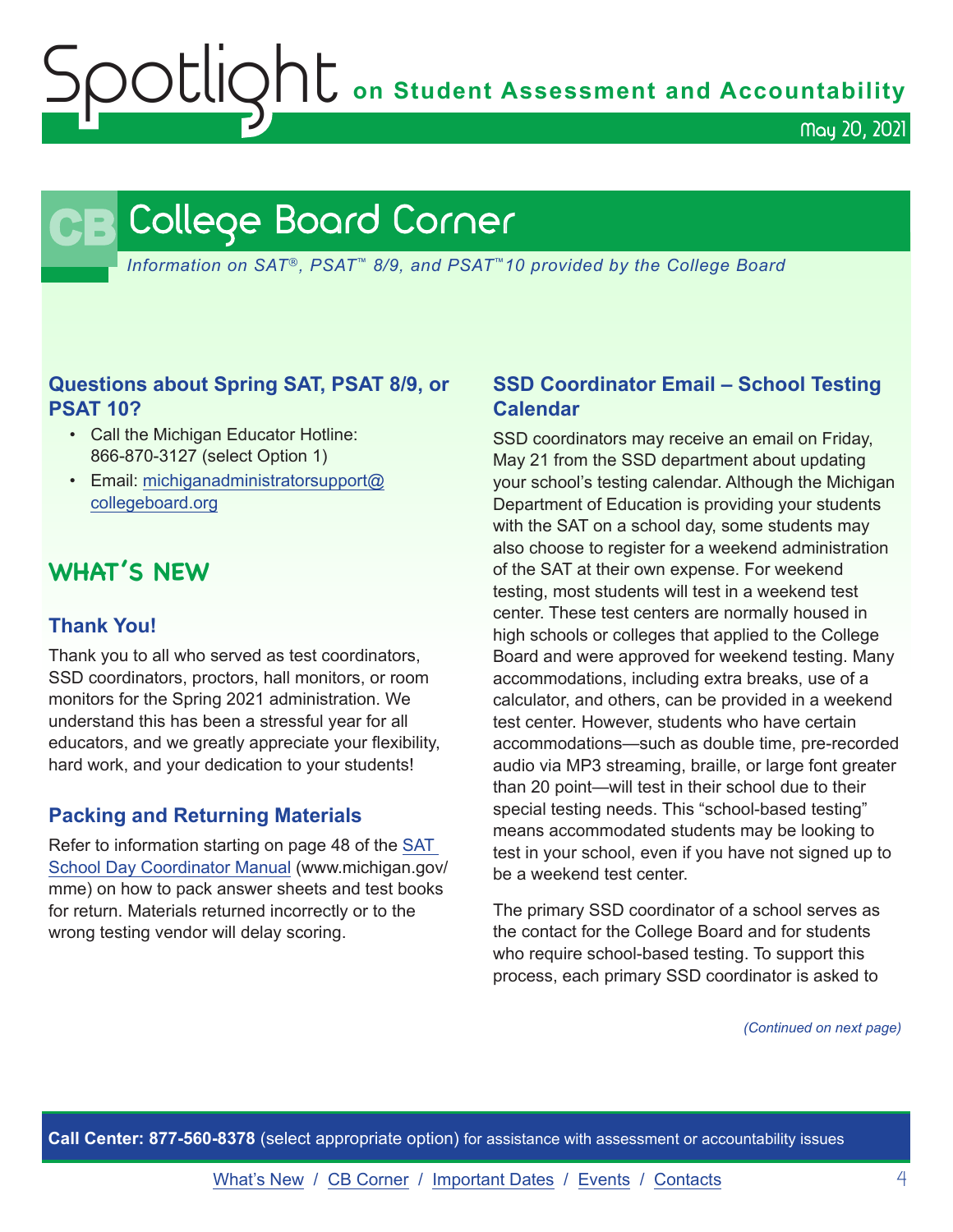**Shumer Assessment and Accountability** 

## **CB**

fill out their school testing calendar, which can be accessed on the SSD Online Dashboard. This allows you to notify us if there are administrations for which you will not be able to provide school-based testing. The testing calendar in SSD Online is for SAT only. It can be updated for schools that are only testing PSAT, but remember it is not related to state testing in any way.

The decision to support school-based testing administrations is completely at the discretion of the school. Neither the College Board nor the Michigan Department of Education requires you to participate, nor does this have an impact on the state-provided spring testing. To see the students at your school who have registered for a national administration, the SSD coordinator can check the SSD Online Dashboard for a student's registered test date. If you decide to not support the national testing for these students who need accommodations, College Board will work with the students directly to find another school in the area that is available for school-based testing.

### **REMINDERS**

### **Return Answer Sheets and Test Books**

All test books and answer sheets are to be returned no later than **May 20, 2021**. Answer sheets not being returned by this date will result in scoring delays and the results may not be included in accountability reporting. **Reminder:** While federal accountability has been waived for Michigan testing for this year, state accountability requirements, including the School Grades (A-F) system, have not been waived at this time.

### **Educator Score Release**

Scores for this year's testing will be released to educators in the College Board K-12 Reporting Portal on **July 23, 2021**, after all answer document verification activities are completed.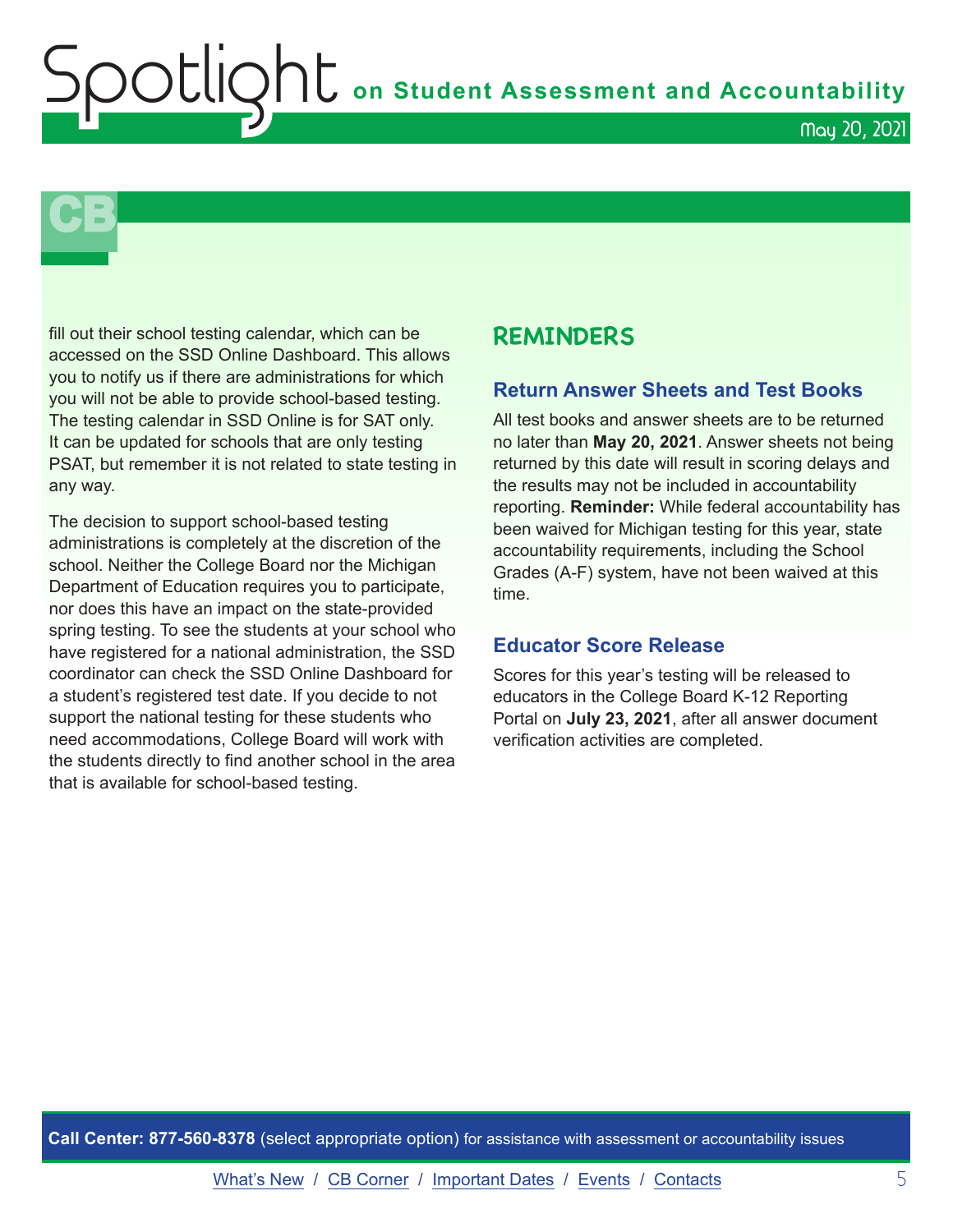### **Soutlight** on Student Assessment and Accountability May 20, 2021

### <span id="page-5-0"></span>**Recently Asked Questions . . .**

### **How do I print a barcode label from the OEAA Secure Site?**

Student barcode labels must be placed on each paper/ pencil answer document before being returned for scoring. If you did not receive a barcode label from the vendor or if it is damaged, you can print one from the OEAA Secure Site by selecting "Barcode Labels" from the Assessment Registration menu. You can find full directions in the [Barcode Labels](https://www.michigan.gov/documents/mde/barcode_label_directions_651408_7.pdf) – Printing document on the [Secure Site Training web page](http://www.michigan.gov/securesitetraining) (www.michigan. gov/securesitetraining).

#### **Where can I find the Scoring Documents for the MI-Access Supported Independence (SI) and Participation (P) we use for assessment and entering scores?**

The [scoring documents](https://www.michigan.gov/mde/0,4615,7-140-22709_28463-373595--,00.html) used for assessment and entering the SI and P assessment observations can be downloaded from the [MI-Access web page](http://www.michigan.gov/mi-access) (www. michigan.gov/mi-access), or ordered through the OEAA Secure Site.

### **What documentation needs to be submitted for students who did not take a state assessment?**

Documentation for not tested students may be submitted but is NOT required for any student or Not Tested Reason for spring 2021. More details for Spring 2021 Students Not Tested are available in the document [Updates for Spring 2021 Students Not](https://www.michigan.gov/documents/mde/Updates_for_Spring_2021_Students_Not_Tested_724270_7.pdf)  [Tested](https://www.michigan.gov/documents/mde/Updates_for_Spring_2021_Students_Not_Tested_724270_7.pdf), which can be found on the [Accountability web](http://www.michigan.gov/mde-accountability)  [page](http://www.michigan.gov/mde-accountability) (www.michigan.gov/mde-accountability).

#### **I have a new student; how do I get them into the Secure Site so they can test?**

Students who are testing online or paper/pencil must be pre-identified to the school and assessment on the OEAA Secure Site. You can do this through the "Student Search" function under the "Student Assessments" menu. Once a student is pre-identified on the Secure Site for an online test, the student will be copied into the DRC INSIGHT Portal later that day or by the next morning. Directions on how to preidentify a student on the OEAA Secure Site can be found in the [One Student at a Time/Student Search](https://www.michigan.gov/documents/mde/Student_Search_One_Student_at_a_Time_579416_7.pdf) document on the [Secure Site Training web page](http://www.michigan.gov/securesitetraining) (www. michigan.gov/securesitetraining).

### **What do I do if a student starts, but does not finish, an online M-STEP test?**

If a student starts any online M-STEP test, it will remain "In Progress" through the end of the test administration window:

- 4 p.m. on May 21, 2021 for grades 5, 8, and 11
- 4 p.m. on June 4, 2021 for grades 3, 4, 6, and 7

The student may resume testing in a proctored test session at any point until the close of the test administration window. If the student does not complete the test by the end of the test window, the test will be "force-submitted", and a score will be generated.

It is allowable, but not necessary, to submit an Incident Report in the OEAA Secure Site if this occurs. Per policy, OEAA does not mark tests "Do Not Score" when a student does not finish an already-started test.

#### *(Continued on next page)*

**Call Center: 877-560-8378** (select appropriate option) for assistance with assessment or accountability issues

[What's New](#page-0-0) / [CB Corner](#page-3-0) / [Important Dates](#page-7-0) / [Events](#page-8-0) / [Contacts](#page-9-0) 6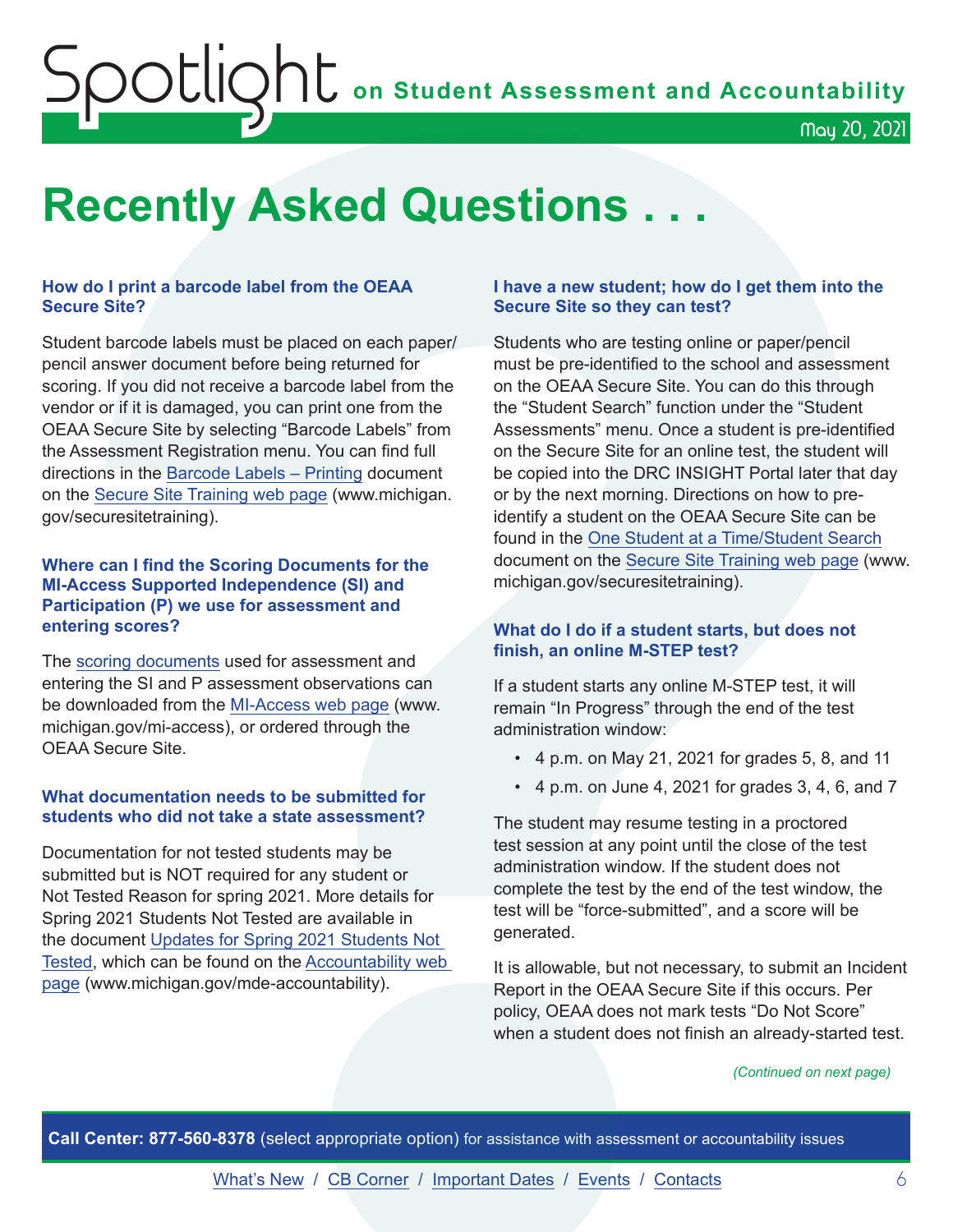### ${\sf SOL}$  on Student Assessment and Accountability May 20, 2021

### **Are the dates for the 2022 Michigan Merit Exam (MME) changing?**

Yes, dates for the MME are changing at the request of schools to avoid/move away from the Tuesday immediately following Spring Break.

- The SAT initial test day is moving to Wednesday, April 13, 2022. The SAT make-up test day will be on Tuesday, April 26, 2022.
- The ACT WorkKeys initial test day is moving to Thursday, April 14, 2022. The ACT WorkKeys make-up test day will be on Thursday, April 28, 2022.
- The M-STEP online window remains unchanged; it starts on the Monday of the second full week of April and is open for four weeks.

For more details, refer to the [3-Year OEAA Calendar](https://www.michigan.gov/documents/mde/3-Year_OEAA_Assessment_Calendar_719847_7.pdf) on the [Assessment Calendar web page](https://www.michigan.gov/mde-assessmentcalendar). (www. michigan.gov/mde-assessmentcalendar)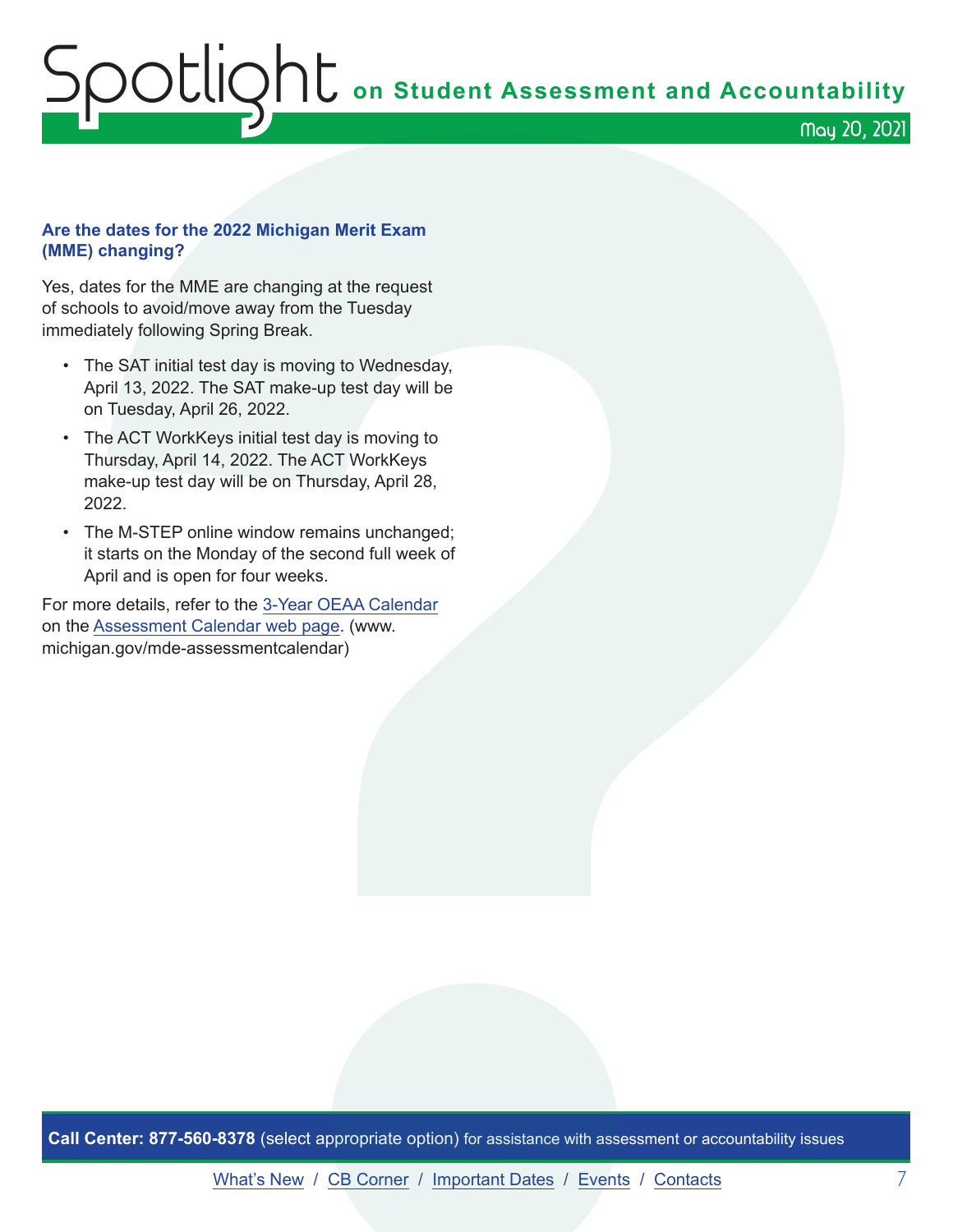### on Student Assessment and Accountability May 20, 2021

### <span id="page-7-0"></span>**Important Dates**

### **Approaching Deadlines!**

### **Friday, May 21, 2021**

• Online and paper/pencil assessment window for **M-STEP** grades 5, 8, and 11 **CLOSES**

### **Wednesday, May 26, 2021**

• **M-STEP** Return of Materials **DEADLINE** for grades 5, 8, 11

### **May 2021**

### **Early Literacy and Mathematics**

### **Now – June 29, 2021**

• **Early Literacy and Mathematics Benchmark Assessments (K-2)** Pre-identification of students in OEAA Secure Site window

### **Now – June 30, 2021**

• **Early Literacy and Mathematics Benchmark Assessments (K-2)** Online testing window

### **M-STEP**

### **Now – June 1, 2021**

• **M-STEP** Additional Material Order window for grades 3, 4, 6, and 7

#### **Now – June 4, 2021**

Wed

• Online and paper/pencil assessment window for **M-STEP** grades 3, 4, 6, and 7

l nu

FП

5

12

6

13

### **MI-Access**

### **Now – June 1, 2021**

• **MI-Access** Additional Material Order window for all grades

#### **Now – June 4, 2021**

- **MI-Access FI** Online and Paper/Pencil assessment window for all grades
- **MI-Access SI/P** online score entry

### **June/July 2021**

### **Wednesday, July 28, 2021, 10-11 a.m.**

• **DRC Webinar: Technology Coordinator Training** – applies to the Benchmark Assessments, WIDA Screener, WIDA ACCESS for ELLs, and Spring 2022 testing [Join webinar](https://datarecognitioncorp.zoom.us/j/94405940716) (https://datarecognitioncorp.zoom. us/j/94405940716)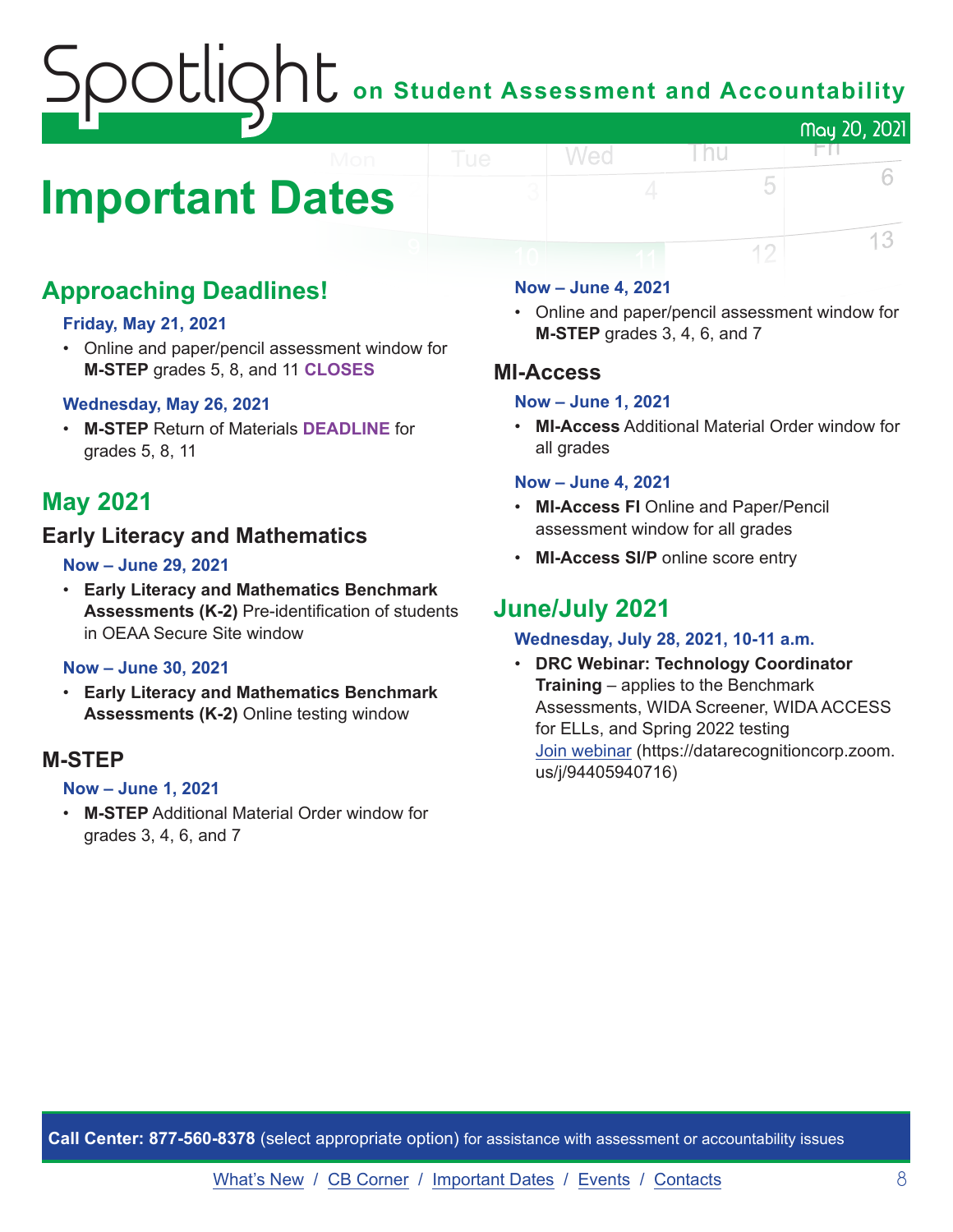### on Student Assessment and Accountability May 20, 2021 Wed l nu FП.

<span id="page-8-0"></span>

### **Building a Better Assessment Future**

Virtual Conference **June 28–30, 2021 9:00 a.m. – 3:45 p.m.**

Did you know that about 80 percent of the assessments given to students are the result of decisions made by local educators? Those decisions will be the focus of the [Building a Better Assessment](https://www.michiganassessmentconsortium.org/event/building-a-better-assessment-future/)  [Future](https://www.michiganassessmentconsortium.org/event/building-a-better-assessment-future/) virtual conference. This "not-to-be-missed" event offers support for district teams as they reimagine their districts' assessment systems and improve learning for all students.

The BBAF conference will take place **June 28-30, 2021** and is hosted by [Michigan Assessment Consortium](http://www.michiganassessmentconsortium.org/)  [\(MAC\)](http://www.michiganassessmentconsortium.org/) in partnership with Michigan Department of Education's [FAME](http://www.famemichigan.org/) (Formative Assessment for Michigan Educators) program and [Oakland Schools.](https://www.oakland.k12.mi.us/) Event participants will hear from and engage with respected national and international assessment experts, such as Susan Brookhart, Jan Chappuis, Margaret Heritage, Jim Pellegrino, Ken O'Connor, and Rick Stiggins.

Participants will also have ample time to work with Michigan assessment leaders, reflect on their current assessment practices, and collaborate to find new opportunities to improve student learning through assessment.

5

12

### **Come as a team or attend on your own!**

Educators and policy makers at all levels are invited to attend with schools/districts encouraged to register and work in teams of three or more. The event will feature group work time and office hours with selected experts, allowing participants to address their schools' unique opportunities. Plus, the FAME program and the MAC will support each team's work after the conference through private consultation and group engagements designed to keep the collaboration going.

### **Learn more**

Download and share the [BBAF conference flyer.](https://www.michiganassessmentconsortium.org/wp-content/uploads/BBAF-Flyer-1.pdf)

Find more details and register on the [Conference](https://www.michiganassessmentconsortium.org/event/building-a-better-assessment-future/)  [event page](https://www.michiganassessmentconsortium.org/event/building-a-better-assessment-future/) (bit.ly/MAC-BBAF).

**Call Center: 877-560-8378** (select appropriate option) for assistance with assessment or accountability issues

6

13